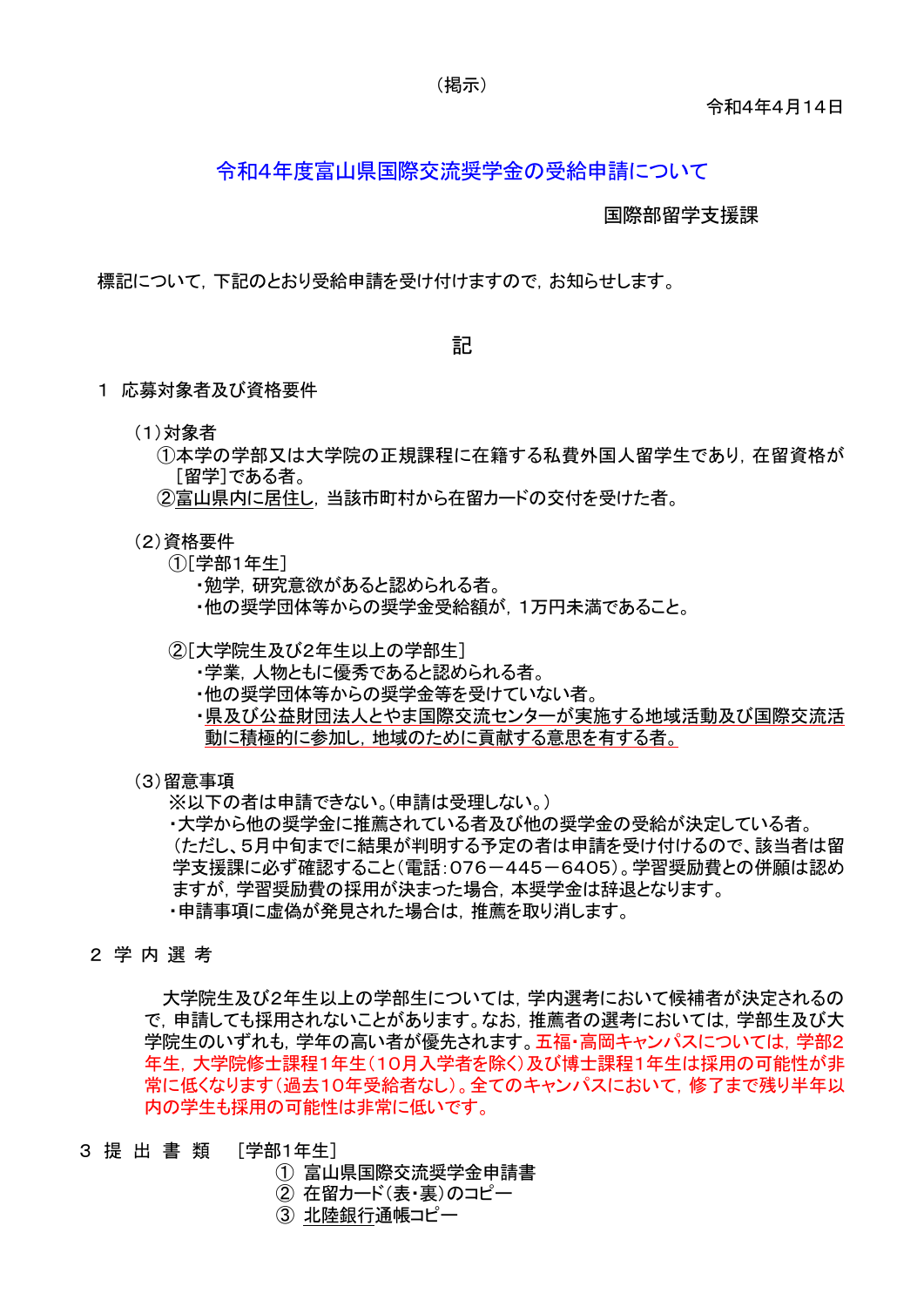[大学院生及び2年生以上の学部生]

① 富山県国際交流奨学金受給申請に係る調書

- ② 在留カード(表・裏)のコピー
- ③ (各課程 最終学年のみ)北陸銀行通帳コピー
- ④ (各課程 最終学年のみ)富山県国際交流奨学金申請書
- ※上記の提出関係書類の配付は,「4 書類提出先」における各キャンパスの担当部署等にて, 配付する。
- 4 書類提出先 五福キャンパス:国際部留学支援課(共通教育棟 B 棟1階) 杉谷キャンパス:医薬系学務課(医薬学図書館2階) 高岡キャンパス:芸術系総務・学務課学務チーム(A 棟1階)
- 5 提出期 間 令和4年4月14日(木)~4月22日(金)17時※【期 間 厳 守】
- 6 推薦人 数 ①学部1年生 資格要件を満たす者 全員 ②大学院生及び2年生以上の学部生 19名
- 7 奨 学 金
- (1)支給月額 :学部1年生 10,000円 :大学院生及び2年生以上の学部生 50,000円
- (2)支給期 間:採用年度の4月から翌年3月までの12カ月を超えない期間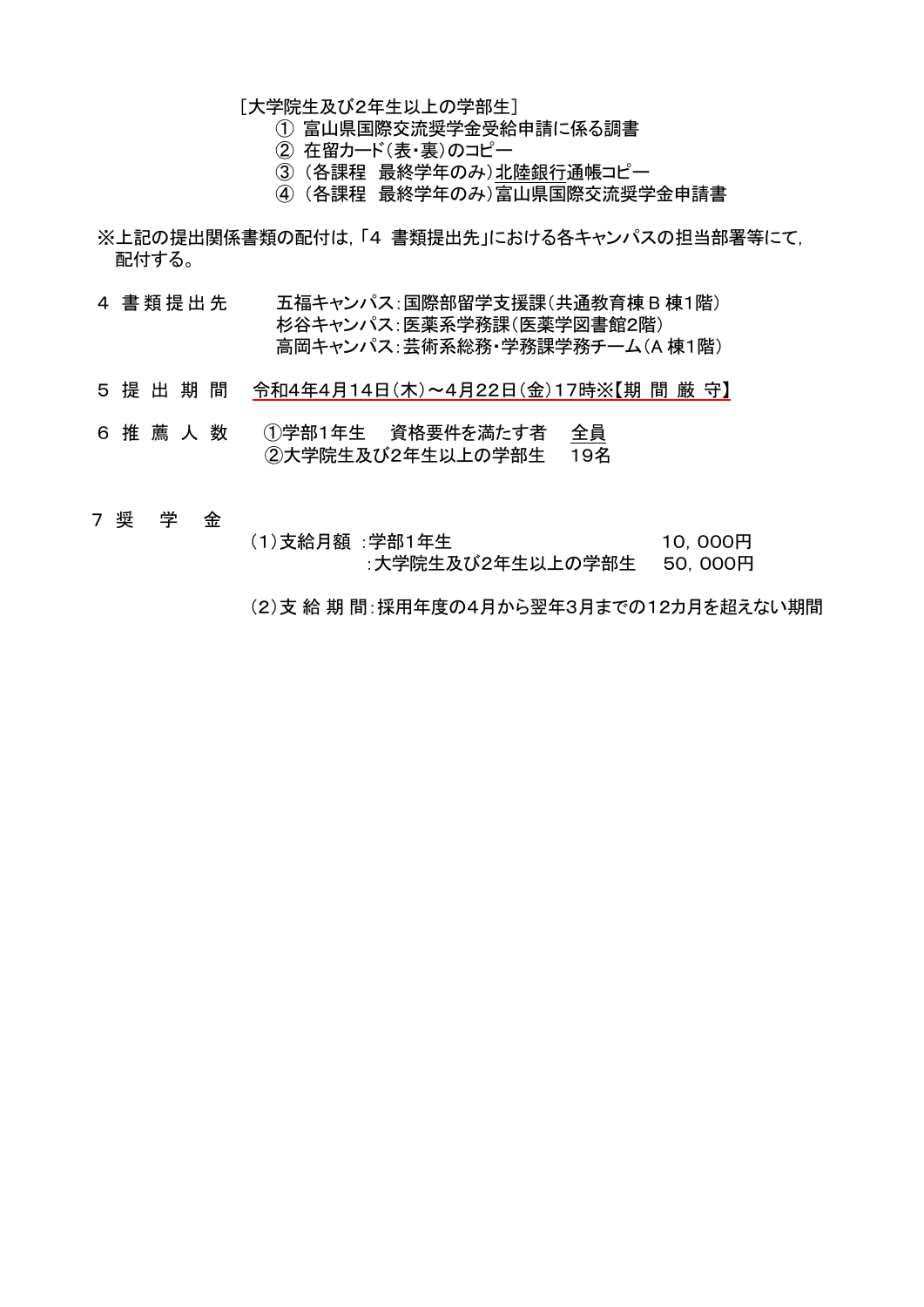## (Notice)

# Toyama International Exchange Scholarship 2022

Scholarship: If you have any inquiries, please ask at Study-Abroad Support Division. (General Education Building B 1F Tel: 076-445-6405).

# Study-abroad Support Division

This is to announce that the application period for Toyama International scholarship has started as follows:

## **Note**

#### **1. Eligibility and conditions**

- (1) Eligibility
	- ① Privately financed international students who are enrolled in undergraduate or graduate school of University of Toyama as a degree student and have "Student (留学)" resident status.
	- ② **Students who reside in Toyama Prefecture** and have completed residency registration procedures in the city, town or village where they live.

#### (2) Conditions

- ① [1st year undergraduate students]
	- ・Students who have been recognized as having the motivation to study or research.
	- ・If receiving a scholarship from a private organization or the like, the monthly amount does not exceed 10,000 yen.
- $\odot$  [Graduate students and 2<sup>nd</sup> year or more advanced undergraduate students]
	- ・Students who have outstanding academic and personal achievement.
	- ・Students who does not receive a scholarship from other scholarship organizations.
	- ・Students who are willing to join local and international exchange activities held by Toyama pref. and Toyama International Center to contribute to the local community.
- (3) Matters to keep in mind
	- ※The following students are not eligible to apply.(Their applications will not be accepted.)
	- ・University nominated students or already selected as recipients of **other** scholarships. If the result for the other scholarship you are applying for will be notified by mid-May, your application for this scholarship is allowed. Be sure to confirm it at Study-abroad Support Division (TEL 076- 445-6405). You can apply this scholarship and "Gakusyusyoreihi" Scholarship at the same time. However you have to withdraw this application, if you get "Gakusyusyoreihi" Schorship.
	- ・If a nominee's application documents is found to be inaccurate, the nomination will be withdrawn.

## **2. University nomination**

For graduate students and 2<sup>nd</sup> year or more advanced undergraduate students, nominees will be selected at the University of Toyama, so not all applicants may be selected. As for the nomination, high priority is given to more advanced year students in both of undergraduate and graduate school. The following students have little chance to receive the scholarship:  $2<sup>nd</sup>$  year undergraduate students, 1<sup>st</sup> year master course students (except those who are enrolled in October), and 1<sup>st</sup> year doctor course students in Gofuku and Takaoka campuses. (No one has become a recipient for the past 10 years.) Students with 6 months or less left until graduation in all campuses.